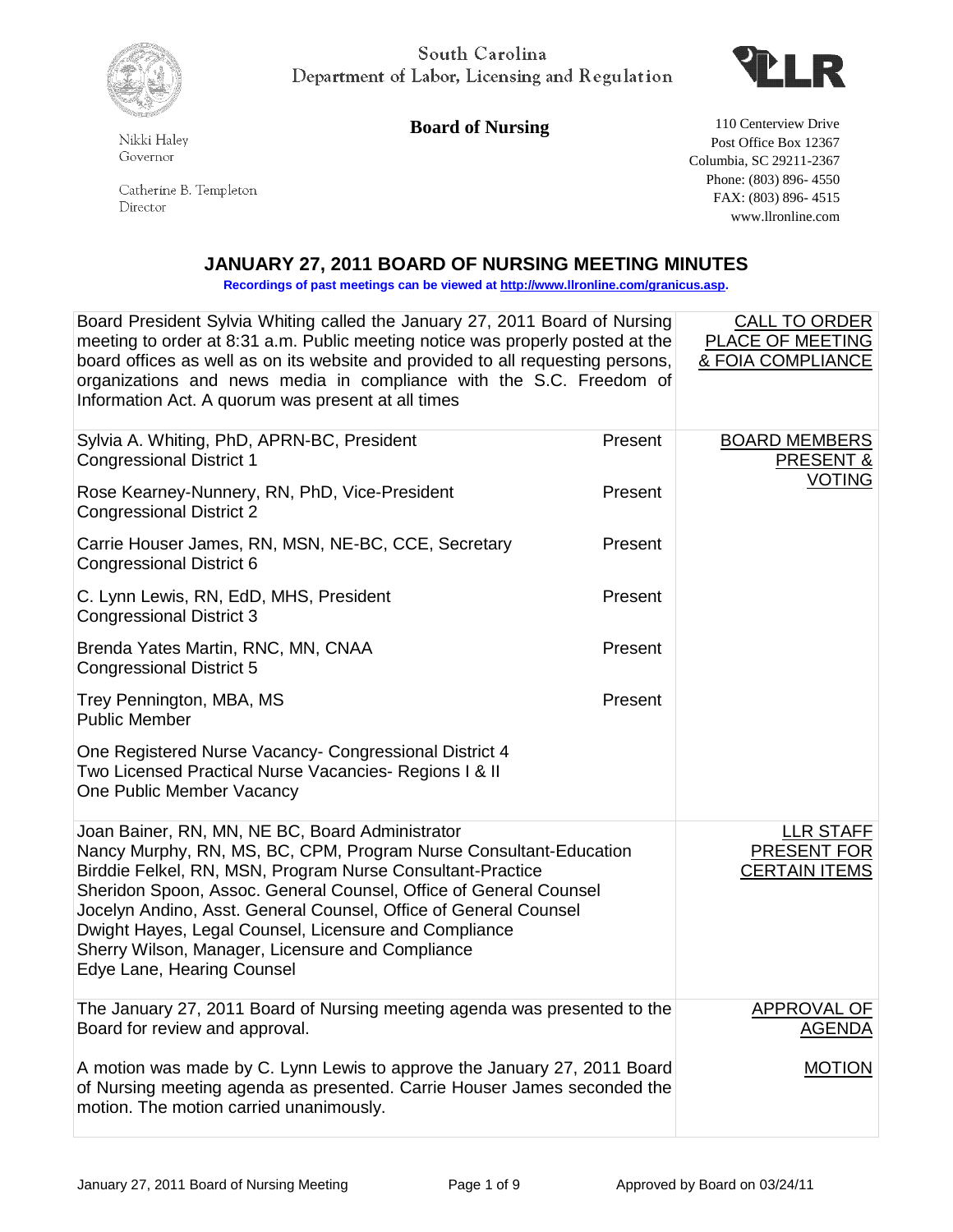| The following items were presented to the Board on the January 27, 2011<br>Consent Agenda for review, approval or acceptance as information.                                                                                                                                                                                                                                                                                                                                                                                                                                                                                                                                                                                         |                                                                                                                                                   | APPROVAL OF<br><b>CONSENT AGENDA</b> |
|--------------------------------------------------------------------------------------------------------------------------------------------------------------------------------------------------------------------------------------------------------------------------------------------------------------------------------------------------------------------------------------------------------------------------------------------------------------------------------------------------------------------------------------------------------------------------------------------------------------------------------------------------------------------------------------------------------------------------------------|---------------------------------------------------------------------------------------------------------------------------------------------------|--------------------------------------|
| • For Information: Budget (On Board Table for Review)<br>• For Action: Request to Delay Publishing of Disciplinary Graphs<br>For Information: Recovering Professional Program (RPP) Success Story<br>$\bullet$<br>For Information: RPP Recidivism Statistics<br>$\bullet$<br>• For Information: ECPI College of Technology Charleston Campus<br>Notification of PN Program Nurse Administrator Change<br>• For Information: Information from American Midwifery Certification Board<br>For Information: Office of General Counsel Case Load Statistics<br>For Information: Office of Investigations & Enforcement Statistics<br>٠<br>• For Acceptance: October 2010 Nursing Practice & Standards Committee<br><b>Meeting Minutes</b> |                                                                                                                                                   |                                      |
| A motion was made by Rose Kearney-Nunnery to approve the January 27,<br>2011 Consent agenda as presented. Trey Pennington seconded the motion.<br>The motion carried unanimously.                                                                                                                                                                                                                                                                                                                                                                                                                                                                                                                                                    |                                                                                                                                                   | <b>MOTION</b>                        |
| The November 18, 2010 Board of Nursing Meeting Minutes were presented to<br>the Board for review and approval.                                                                                                                                                                                                                                                                                                                                                                                                                                                                                                                                                                                                                       |                                                                                                                                                   | <b>APPROVAL OF</b><br><b>MINUTES</b> |
| A motion was made by Rose Kearney-Nunnery to approve the November 18,<br>2010 Board of Nursing Meeting Minutes with corrections. Trey Pennington<br>seconded the motion. The motion carried unanimously.                                                                                                                                                                                                                                                                                                                                                                                                                                                                                                                             |                                                                                                                                                   | <b>MOTION</b>                        |
| Ms. Bainer reported that the Senate confirmed Governor Nikki Haley's<br>appointment of Catherine B. Templeton as the new director for the South<br>Carolina Department of Labor, Licensing and Regulation.                                                                                                                                                                                                                                                                                                                                                                                                                                                                                                                           |                                                                                                                                                   | ADMINISTRATOR'S<br><b>REPORT</b>     |
| The current budget was placed on the Board member's table for their review.<br>Ms. Bainer reported that the format would be changing. The Board had<br>requested that they receive the more detailed format as other boards.                                                                                                                                                                                                                                                                                                                                                                                                                                                                                                         |                                                                                                                                                   |                                      |
| The Board discussed 2011 Board and staff representative assignments for<br>standing committees and task forces.                                                                                                                                                                                                                                                                                                                                                                                                                                                                                                                                                                                                                      |                                                                                                                                                   | 2011 COMMITTEE<br><b>ASSIGNMENTS</b> |
| A motion was made by Rose Kearney-Nunnery to appoint representatives to<br>committee and task forces as shown below. Trey Pennington seconded the<br>motion. The motion carried unanimously.                                                                                                                                                                                                                                                                                                                                                                                                                                                                                                                                         |                                                                                                                                                   | <b>MOTION</b>                        |
| <b>Committee/Task Force</b><br><b>Advanced Practice Committee</b><br><b>Advisory Committee On Nursing</b><br>Legislative Committee (Ad Hoc)<br><b>Nursing Practice &amp; Standards Committee</b><br><b>RPP Advisory Committee</b><br>Unlicensed Assistive Personnel (UAP) Task Force<br><b>Nurse Practice Act /Collaboration Committee</b><br>Staff will work with committees related to their areas.                                                                                                                                                                                                                                                                                                                                | <b>Board Member/Staff</b><br>Whiting / Felkel<br>James / Bainer<br>Pennington<br>Martin / Felkel<br>Pennington<br>James, Lewis<br>Kearney-Nunnery |                                      |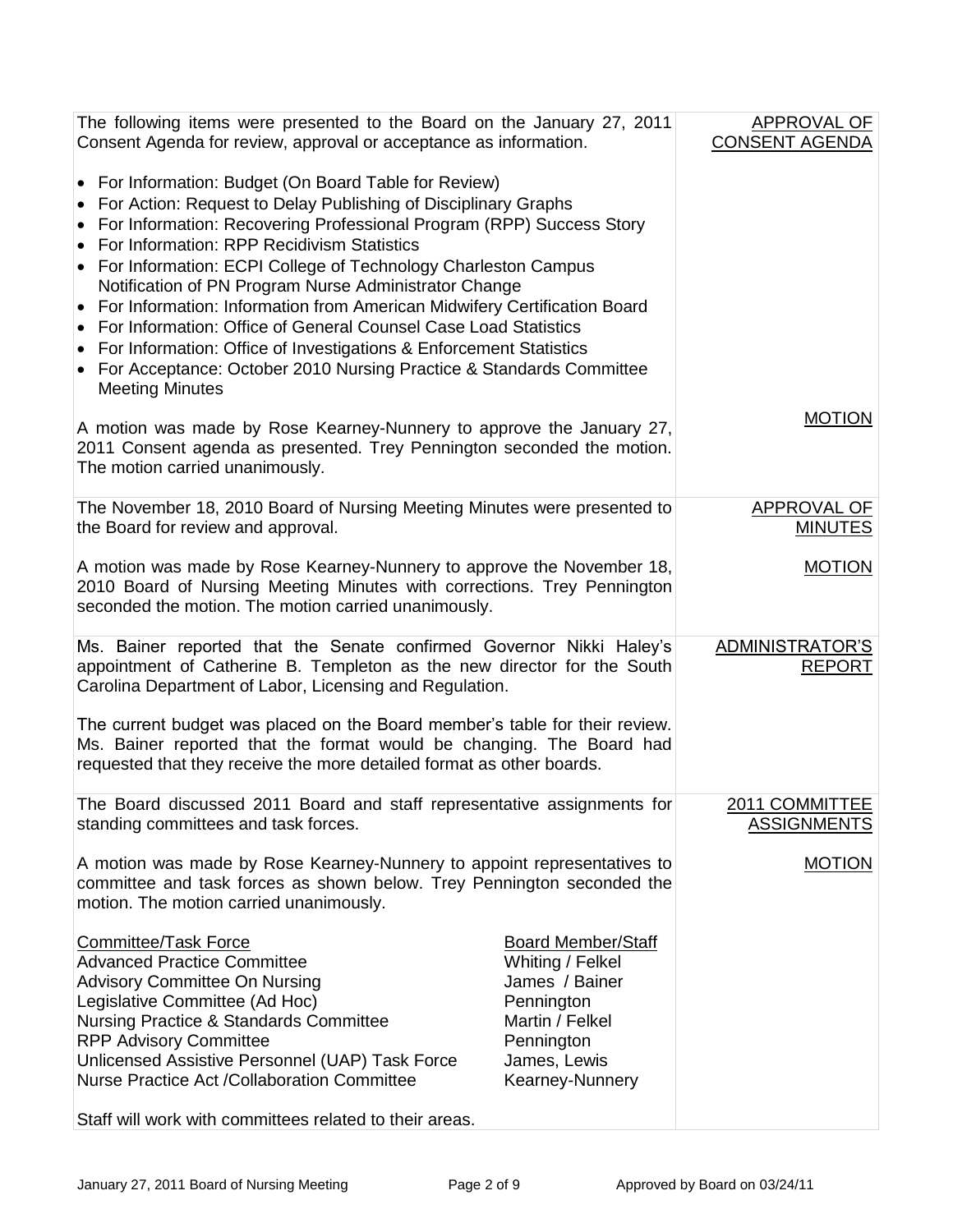| The Board discussed possible dates for their Strategic Planning Retreat. The<br>2011 Nursing Leadership Summit is scheduled for March 26, 2011. The Board<br>considered other possible dates as well as the location for the meeting.                                                                                                                                                                                                                                                                                        | MARCH 2011 BOARD<br><b>STRATEGIC</b><br>PLANNING RETREAT                       |
|------------------------------------------------------------------------------------------------------------------------------------------------------------------------------------------------------------------------------------------------------------------------------------------------------------------------------------------------------------------------------------------------------------------------------------------------------------------------------------------------------------------------------|--------------------------------------------------------------------------------|
| A motion was made by Rose Kearney-Nunnery to tentatively schedule the<br>Board's Strategic Planning Retreat for May 20, 2011 to allow members to<br>check schedules. C. Lynn Lewis seconded the motion. The motion carried<br>unanimously.                                                                                                                                                                                                                                                                                   | <b>MOTION</b>                                                                  |
| Staff will check availability of the State Fire Marshal's Conference Room for<br>this meeting.                                                                                                                                                                                                                                                                                                                                                                                                                               |                                                                                |
| At the request of Assistant Deputy Director, Randy Bryant, Ms. Bainer<br>provided the Board with a copy of proposed legislation. She explained that<br>this proposed legislation would shift responsibility of drug investigation cases<br>from the Department of Health and Environmental Control to South Carolina<br>Department of Labor, Licensing and Regulation (LLR) in collaboration with the<br>State Law Enforcement Division and would allow LLR easier access for<br>diversion complaints.                       | <b>PROPOSED</b><br><b>LEGISLATION FOR</b><br>DEA DRUG PERMITS                  |
| A motion was made by C. Lynn Lewis to support the proposed legislation<br>shifting responsibility of drug investigation cases from the Department of<br>Health and Environmental Control to South Carolina Department of Labor,<br>Licensing and Regulation. Carrie Houser James seconded the motion. The<br>motion carried unanimously.                                                                                                                                                                                     | <b>MOTION</b>                                                                  |
| Joan Bainer reported that she, Nancy Murphy and Birddie Felkel had met<br>with Vickie Moody, President/CEO, Aging Services of South Carolina<br>regarding the Board's review of the Institute of Medicine (IOM)<br>report/recommendations and future plans. Discussion included but was not<br>limited to: description of the services provided; role of the LPN in Long Term<br>Care; role of the Medication Assistant-C (MA-C) and board's consideration;<br>related legislation and the number of LPNs in Long Term Care. | <b>LONG TERM CARE</b><br><b>INFORMATION</b><br>RELATED TO IOM<br><b>REPORT</b> |
| Ms. Bainer provided the Board with a copy of the Fiscal Impact/ Feasibility<br>Study Related to Medication Assistant Certified (MA-C) developed and<br>submitted to LLR Budget Office in 2009 as well as information from previous<br>meetings.                                                                                                                                                                                                                                                                              | <b>MEDICATION</b><br><b>ASSISTANT-C</b>                                        |
| Discussion included but was not limited to concerns that regulation of the<br>certified nursing assistant would be with one agency and regulation of MA-C<br>with a separate agency; negative fiscal impact for Board due to the potential<br>number of MA-Cs; concern about licensed practical nurses supervising MA-C;<br>and possible legislation by Randy Lee, South Carolina Health Care<br>Association.                                                                                                                |                                                                                |
| A motion was made by C. Lynn Lewis to request the Board's Unlicensed<br>Assistive Personnel (UAP) Task Force to work with Randy Lee, South<br>Carolina Health Care Association on proposed legislation prior to the pre-filing<br>of their proposed bill. Rose Kearney-Nunnery seconded the motion. The<br>motion carried unanimously.                                                                                                                                                                                       | <b>MOTION</b>                                                                  |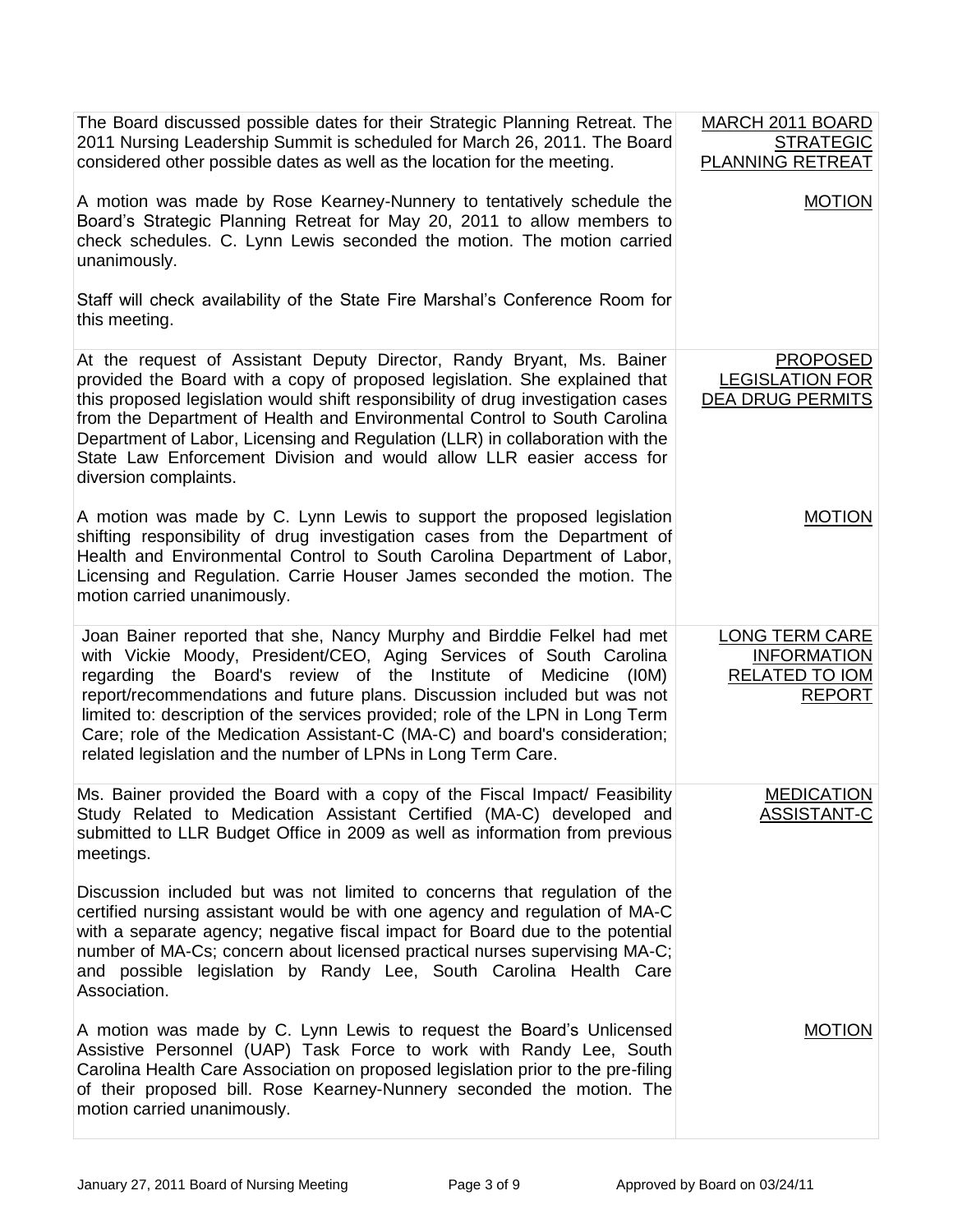| Joan Bainer introduced Ron Cook who heads up the Drug Diversion Team for<br>the Office of Investigations and Enforcement. She also introduced Susan<br>Hicks who assists Mark Sanders also in the Office of Investigations and<br>Enforcement.                                                                                                                                                                                                                                                                                                                                                                                                                                                                                                                                                                                                                           | OFFICE OF<br><b>INVESTIGATIONS &amp;</b><br><b>ENFORCEMENT (OIE)</b>                       |
|--------------------------------------------------------------------------------------------------------------------------------------------------------------------------------------------------------------------------------------------------------------------------------------------------------------------------------------------------------------------------------------------------------------------------------------------------------------------------------------------------------------------------------------------------------------------------------------------------------------------------------------------------------------------------------------------------------------------------------------------------------------------------------------------------------------------------------------------------------------------------|--------------------------------------------------------------------------------------------|
| Fortis College representatives Glenda P Sims, Director of Nursing; Charlotte<br>Stoudmire, Regional Dean of Nursing; Paul Wright, Campus President;<br>Syreeta Mill, Clinical Coordinator appeared before the Board to discuss the<br>Site Survey Report for the proposed Associate Degree Nursing (ADN)<br>Program at Fortis College-Columbia. The Board Site Survey Team completed<br>its visit on October 20, 2010. The Board was provided with a copy of the<br>survey report and response materials submitted by Fortis College. Discussion<br>included but was not limited to: faculty position descriptions and educational<br>preparation; program faculty plans; student enrollment; transferability of<br>credits for students moving on to higher nursing degrees; and differences in<br>the local nursing program policies versus those of Fortis corporate. | <b>FORTIS COLLEGE</b>                                                                      |
| A motion was made by C. Lynn Lewis to go into executive session for the<br>purpose of receiving legal counsel. Rose Kearney-Nunnery seconded the<br>motion. The motion carried unanimously.                                                                                                                                                                                                                                                                                                                                                                                                                                                                                                                                                                                                                                                                              | <b>MOTION</b>                                                                              |
| A motion was made by Rose Kearney-Nunnery to leave executive. C. Lynn<br>Lewis seconded the motion. The motion carried unanimously. No official<br>actions were taken during executive session.                                                                                                                                                                                                                                                                                                                                                                                                                                                                                                                                                                                                                                                                          | <b>MOTION</b>                                                                              |
| A motion was made by C. Lynn Lewis to grant initial approval status for the<br>proposed Fortis College - Columbia Associate Degree Nursing Program<br>contingent upon receipt of the following: 1) job description for adjunct/ clinical<br>faculty; 2) Executed clinical agreements with Kershaw Health and<br>Spartanburg Regional Health Services District; 3) documentation that<br>differentiates policy differences between the program and the parent<br>institution e.g. attendance and 4) Update on faculty hires/ recruitment plan to<br>be received no later than March 1, 2011. Rose Kearney-Nunnery seconded<br>the motion. The motion passed with one nay vote by Carrie Houser James.                                                                                                                                                                     | <b>MOTION</b>                                                                              |
| Nurse Practice Act - Section 40-33-20 (52) "Readily available" means the<br>physician must be in near proximity and is able to be contacted either in<br>person or by telecommunications or other electronic means to provide<br>consultation and advice to the nurse practitioner, certified nurse-midwife, or<br>clinical nurse specialist performing delegated medical acts. When application<br>is made for more than three NP's, CNM's, or CNS's to practice with one<br>physician, or when a NP, CNM, or CNS is performing delegated medical acts<br>in a practice site greater than forty-five miles from the physician, the Board of<br>Nursing and Board of Medical Examiners shall each review the application to<br>determine if adequate supervision exists.                                                                                                 | <b>APRN REQUEST FOR</b><br><b>EXEMPTION FROM 45</b><br>MILE REQUIREMENT -<br><b>CONNER</b> |
| Ruth Conner, FNP works for MUSC College of Nursing and conducts<br>prostate, breast and cervical cancer screenings on the Hollings Cancer<br>Center Mobile Health Unit to underserved communities. She requests the<br>practice radius be extended to include the entire state, or at least a 200 mile<br>radius. Ms. Conner's physician preceptor is Ann Rodden, MD.                                                                                                                                                                                                                                                                                                                                                                                                                                                                                                    |                                                                                            |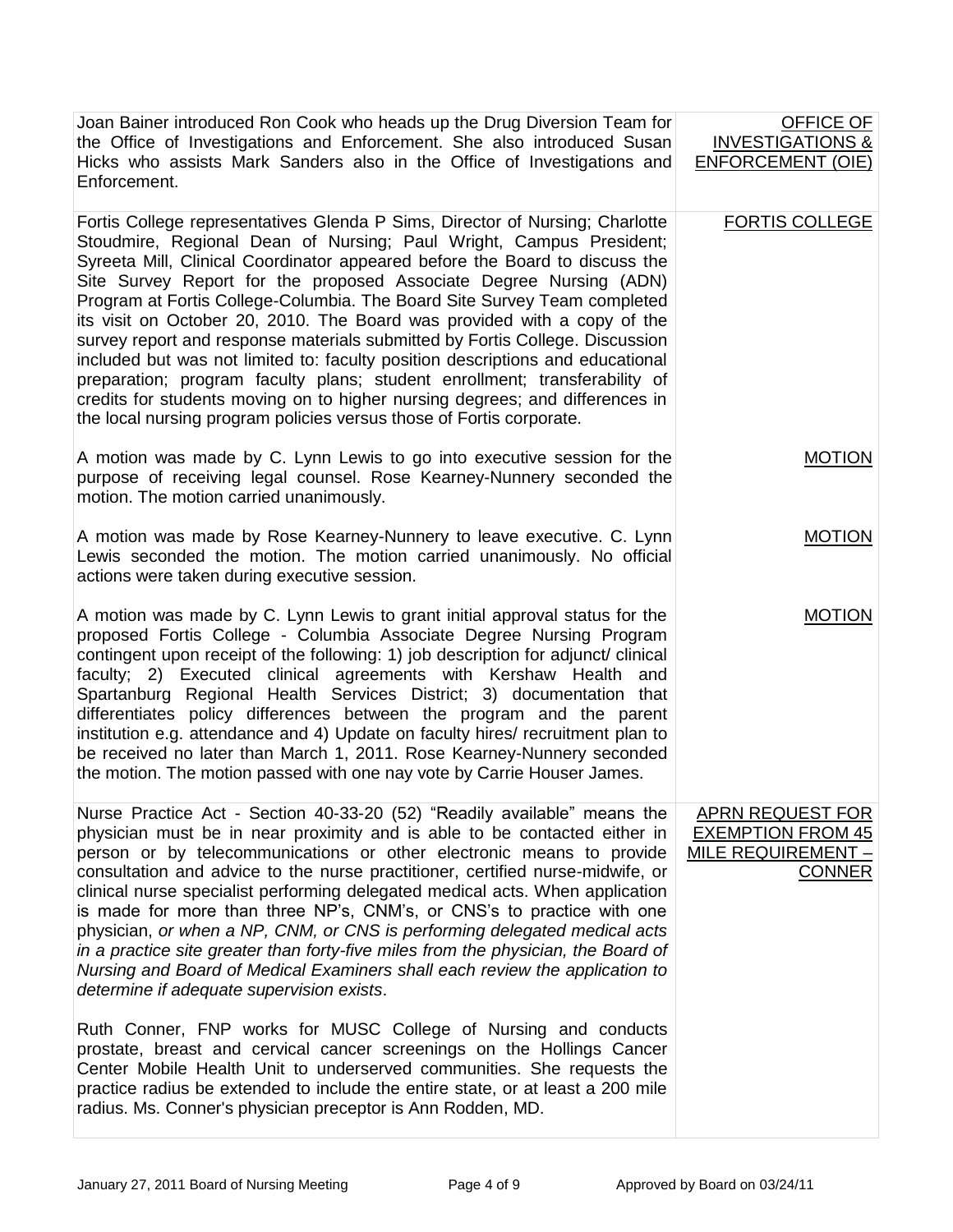| A motion was made by Carrie Houser James to grant Ruth S. Conner<br>exemption from the 45 mile from supervising physician to 200 miles within the<br>state. The motion did not receive a second.                                                                                                                                                                         | <b>MOTION</b>                                                                        |
|--------------------------------------------------------------------------------------------------------------------------------------------------------------------------------------------------------------------------------------------------------------------------------------------------------------------------------------------------------------------------|--------------------------------------------------------------------------------------|
| A motion was made by Rose Kearney-Nunnery to grant Ruth S. Conner<br>exemption from 45 miles from her supervising physician to 75 miles from her<br>supervising physician contingent upon approval by the Board of Medical<br>Examiners. Carrie Houser James seconded the motion. The motion carried<br>unanimously.                                                     | <b>MOTION</b>                                                                        |
| Joan Bainer reported that in March 2009, the Board voted to obtain criminal<br>background checks (CBC) on 10% of the current licensee population each<br>year. Sheridon Spoon explained that CBCs be discontinued on current<br>licensees until and if necessary changes are made in the law. CBCs will<br>continue to be obtained for new licensees and reinstatements. | <b>CRIMINAL</b><br><b>BACKGROUND</b><br><b>CHECKS OF CURRENT</b><br><b>LICENSEES</b> |
| Discussion included but was not limited to Compact requirements, confidence<br>that licensees have been checked; statutory requirement for CBC to be run by<br>facilities on all healthcare providers; baseline CBCs run by various groups but<br>are not portable; and public safety.                                                                                   |                                                                                      |
| A motion was made by Rose Kearney-Nunnery to suspend obtaining criminal<br>background checks (CBC) on the currently licensed population until December<br>31, 2011 and to seek ways to make it administratively and legally feasible to<br>resume. Carrie Houser James seconded the motion. The motion carried<br>unanimously.                                           | <b>MOTION</b>                                                                        |
| Rose Kearney-Nunnery asked what percentage of the current nurse licensure<br>population has had a CBC run by the Board. She also asked if the Nurse<br>Licensure Compact Administrators needed to be notified of this action. Joan<br>Bainer will follow up on these questions.                                                                                          |                                                                                      |
| Birddie Felkel presented the following new, reviewed or revised advisory<br>opinions and recommendations from Nursing Practice and Standards<br>Committee.                                                                                                                                                                                                               | <b>ADVISORY OPINIONS</b>                                                             |
| Advisory Opinion #55: What is the role and scope of responsibilities for the<br>registered nurse (RN) to administer Fentanyl intravenously for pain<br>management?                                                                                                                                                                                                       |                                                                                      |
| This is a new advisory opinion that was developed by the Nursing Practice<br>and Standards Committee in coordination with Advanced Practice Committee<br>to clarify that Advisory Opinion #25-addresses sedation not pain management<br>and to address pain management.                                                                                                  |                                                                                      |
| Advisory Opinion #47: Is it within the role and scope of practice for the<br>licensed registered nurse (RN) to perform an OSHA Respiratory evaluation<br>questionnaire and approve Respirator use?                                                                                                                                                                       |                                                                                      |
| The Nursing Practice and Standards Committee recommends revising the<br>language to match Federal OSHA guidelines.                                                                                                                                                                                                                                                       |                                                                                      |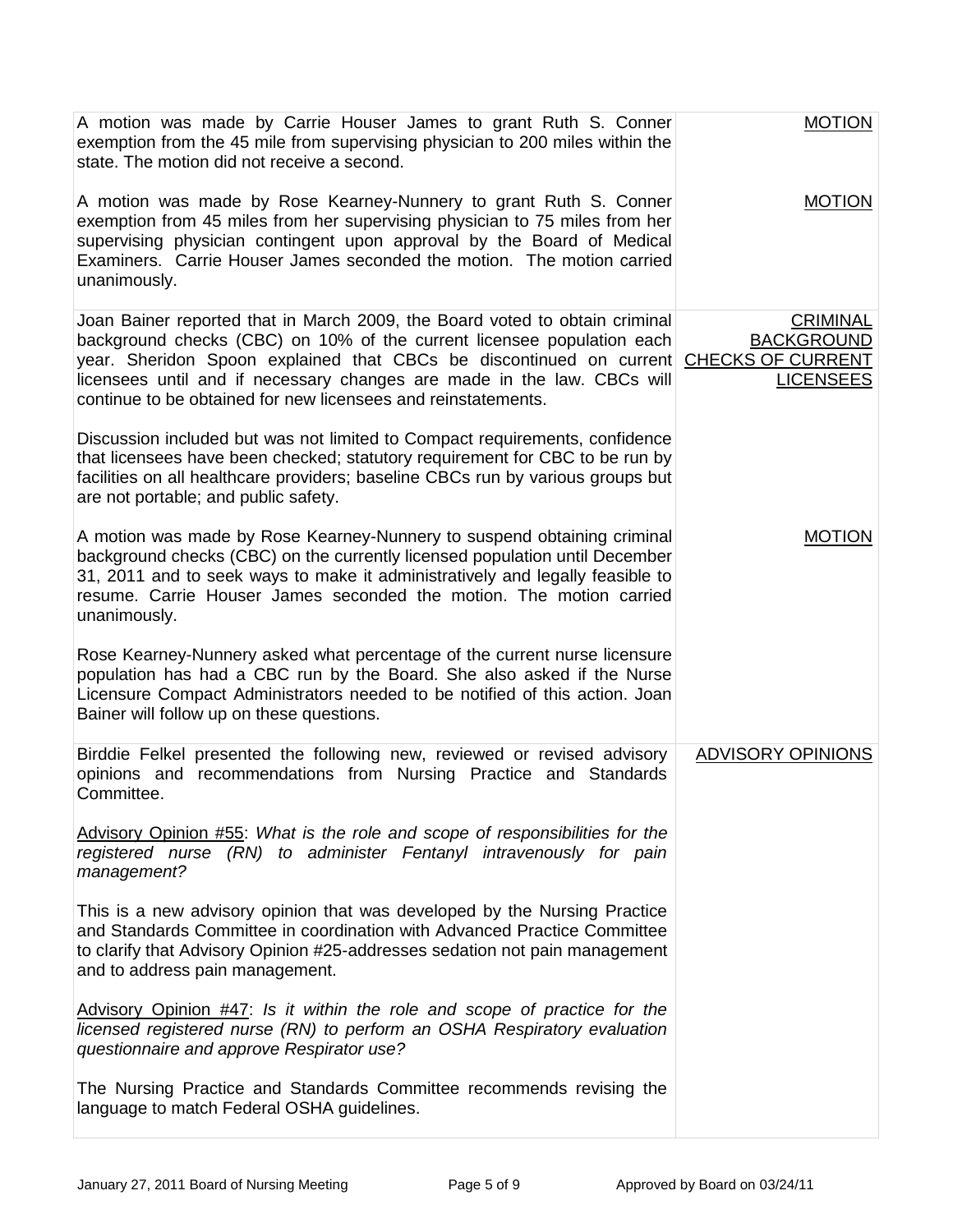| Advisory Opinion #9b: What is the scope of responsibility of the licensed<br>practical nurse (LPN) in the administration of peripheral and central<br>intravenous therapies and procedures?                                                                                                                                                                                                                                                          |                                                                         |
|------------------------------------------------------------------------------------------------------------------------------------------------------------------------------------------------------------------------------------------------------------------------------------------------------------------------------------------------------------------------------------------------------------------------------------------------------|-------------------------------------------------------------------------|
| Revised: Paragraph 1: deleted extended and replaced with expanded, in<br>accordance with SC Nurse Practice Act.                                                                                                                                                                                                                                                                                                                                      |                                                                         |
| Advisory Opinion #5: What is within the role and scope of responsibility of the<br>registered nurse (RN) in the administration of epidural, intrathecal and<br>peripheral nerve therapies?                                                                                                                                                                                                                                                           |                                                                         |
| Nursing Practice and Standards Committee reviewed this advisory opinion<br>and recommends no revisions.                                                                                                                                                                                                                                                                                                                                              |                                                                         |
| A motion was made by Rose Kearney-Nunnery to approve new Advisory<br>Opinion #55 as as recommended by Nursing Practice and Standards and<br>Advanced Practice Committees as well as revisions to Advisory Opinions #9B<br>and #47 as well as the review with no recommended changes to Advisory<br>Opinion #5 as recommended by Nursing Practice and Standards Committee<br>Carrie Houser James seconded the motion. The motion carried unanimously. | <b>MOTION</b>                                                           |
| Birddie Felkel provided the Board with resumes for James Gregory MSN, RN,<br>CNS, CEN for Emergency/ Critical Care and for Elizabeth Shatten, APRN,<br>BC, MSN for Adult Psychiatry/ Mental Health to serve as expert reviewers.<br>She reported she is seeking expert reviewer candidates for acute care,<br>administration, cardiology, geriatrics, family practice and long term.                                                                 | <b>EXPERT REVIEWERS</b>                                                 |
| A motion was made by Rose Kearney-Nunnery based on credentials to<br>approve James Gregory MSN, RN, CNS, CEN as an expert reviewer in the<br>areas of Emergency and Critical Care nursing. C. Lynn Lewis seconded the<br>motion. The motion carried unanimously.                                                                                                                                                                                     | <b>MOTION</b>                                                           |
| A motion was made by Carrie Houser James based on credentials to approve<br>Elizabeth Shatten, APRN, BC, MSN as an expert reviewer in the areas of<br>Adult Psychiatry and Mental Health. Rose Kearney-Nunnery seconded the<br>motion. The motion carried unanimously.                                                                                                                                                                               | <b>MOTION</b>                                                           |
| The Board was provided with the Resolutions Committee Report with<br>recommendations from its meetings held since the last Board meeting. The<br>Disciplinary Sanctions Guidelines is used in making these recommendations.                                                                                                                                                                                                                          | <b>RESOLUTIONS</b><br><b>COMMITTEE REPORT</b>                           |
| A motion was made by Rose Kearney-Nunnery to approve Formal Complaints<br>(Keys #5 - #35) as recommended by the Resolutions Committee. Carrie<br>Houser James seconded the motion. The motion carried unanimously.                                                                                                                                                                                                                                   | <b>MOTION</b>                                                           |
| A motion was made by Rose Kearney-Nunnery to approve Dismissals (Keys<br>#1 - #4) as recommended by the Resolutions Committee. Trey Pennington<br>seconded the motion. The motion carried unanimously.                                                                                                                                                                                                                                               | <b>MOTION</b>                                                           |
| The Board was provided with the Resolutions Committee recommendation<br>regarding Key #11 which was originally reported at the September Board<br>Meeting.                                                                                                                                                                                                                                                                                           | <b>ITEM #11 FROM</b><br><b>SEPTEMBER BOARD</b><br><b>MEETING REPORT</b> |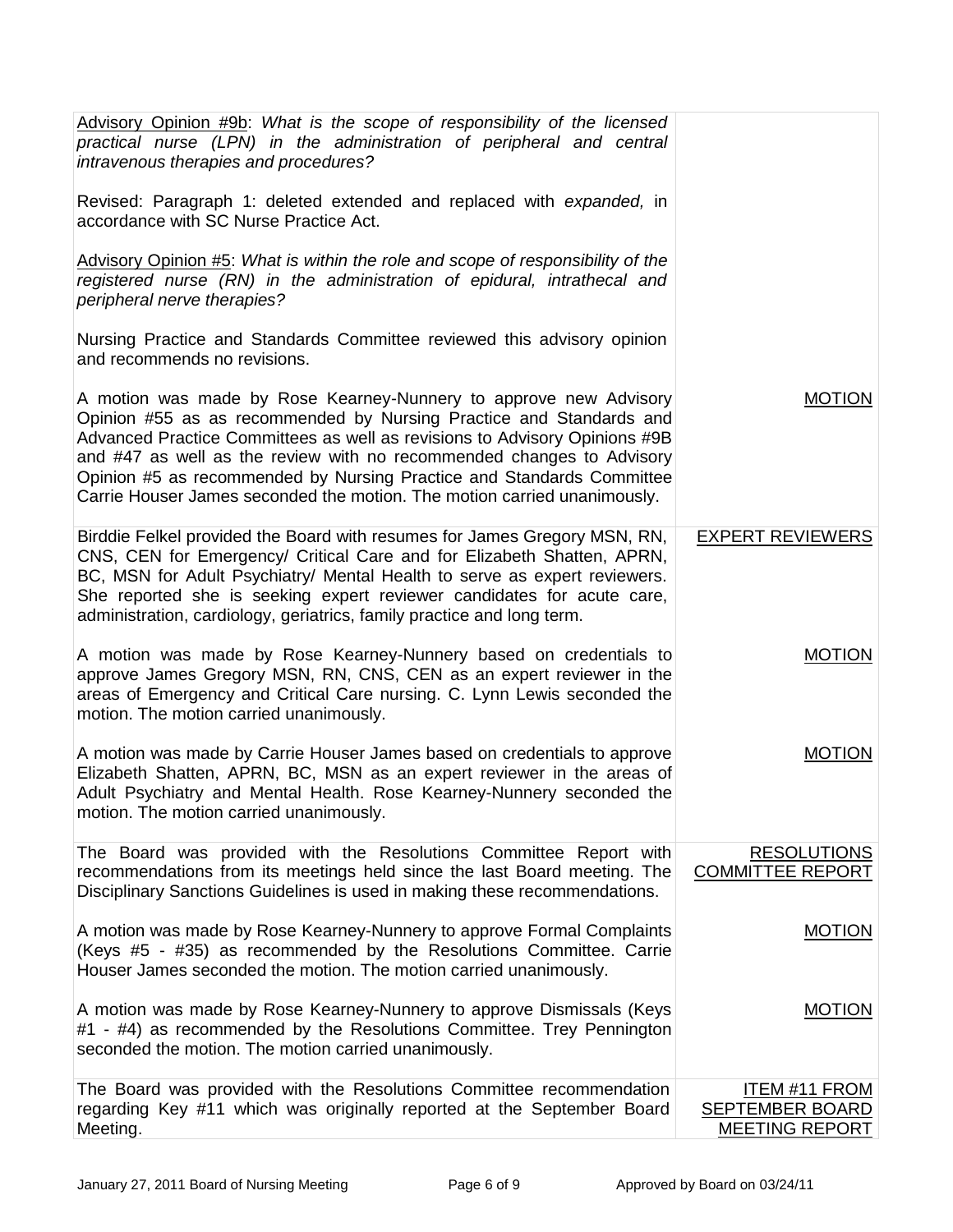| A motion was made by Rose Kearney-Nunnery to approve a Formal<br>Complaint Key #11 was originally reported at the September Board Meeting.<br>as recommended by the Resolutions Committee. C. Lynn Lewis seconded the<br>motion. The motion carried unanimously.                                                                                                              | <b>MOTION</b>                            |
|-------------------------------------------------------------------------------------------------------------------------------------------------------------------------------------------------------------------------------------------------------------------------------------------------------------------------------------------------------------------------------|------------------------------------------|
| At the January 2011 meeting, the Nurse Practice and Standards Committee<br>reviewed the nomination for Lena A. Warner, RN, MN to serve as pediatric<br>representative on the committee and found she meets the requirements.                                                                                                                                                  | <b>NPSC MEMBER</b><br><b>APPOINTMENT</b> |
| A motion was made by Rose Kearney-Nunnery appoint Lena A. Warner, RN,<br>MN to serve as Nurse Practice and Standards Committee pediatric<br>representative. Carrie Houser James seconded the motion. The motion<br>carried unanimously.                                                                                                                                       | <b>MOTION</b>                            |
| To determine appropriate disciplinary actions, the Board reviewed Disciplinary<br>Hearing Panel Reports along with transcripts and exhibits as well as<br>memoranda of agreement stipulating to violations of the Nurse Practice Act.<br>Respondents appeared before the Board. Recovering Professional Program<br>representatives were also present to respond to questions. | <b>OGC HEARINGS</b>                      |
| In Case #2009-427, Respondent signed a Memorandum of Agreement and<br>waived right to a panel hearing. Respondent appeared and was represented<br>by Anne Bell Fant, Esquire.                                                                                                                                                                                                 |                                          |
| A motion was made by C. Lynn Lewis to go into executive session for the<br>purpose of receiving legal counsel in Case #2009-427. Carrie Houser James<br>seconded the motion. The motion carried unanimously.                                                                                                                                                                  | <b>MOTION</b>                            |
| A motion was made by Rose Kearney-Nunnery to leave executive session.<br>Brenda Yates Martin seconded the motion. The motion carried unanimously.<br>No official actions were taken during executive session.                                                                                                                                                                 | <b>MOTION</b>                            |
| A motion was made by C. Lynn Lewis to go into executive session for the<br>purpose of receiving legal counsel in Case #2009-427. Rose Kearney-<br>Nunnery seconded the motion. The motion carried unanimously.                                                                                                                                                                | <b>MOTION</b>                            |
| A motion was made by C. Lynn Lewis to leave executive session. Carrie<br>Houser James seconded the motion. The motion carried unanimously. No<br>official actions were taken during executive session.                                                                                                                                                                        | MOTION                                   |
| A motion was made by Carrie Houser James in Case #2009-427 to issue a<br>private reprimand, require Board-approved Legal Aspects and Ethics courses<br>to be completed within six months. Brenda Yates Martin seconded the<br>motion. The motion carried unanimously.                                                                                                         | <b>MOTION</b>                            |
| In Case #2010-25, Respondent signed a Memorandum of Agreement and<br>waived right to a panel hearing. Respondent appeared and was represented<br>by Allissa DeCarlo, Esquire.                                                                                                                                                                                                 |                                          |
| A motion was made by C. Lynn Lewis to go into executive session for the<br>purpose of receiving legal counsel in Case #2009-427. Rose Kearney-<br>Nunnery seconded the motion. The motion carried unanimously.                                                                                                                                                                | <b>MOTION</b>                            |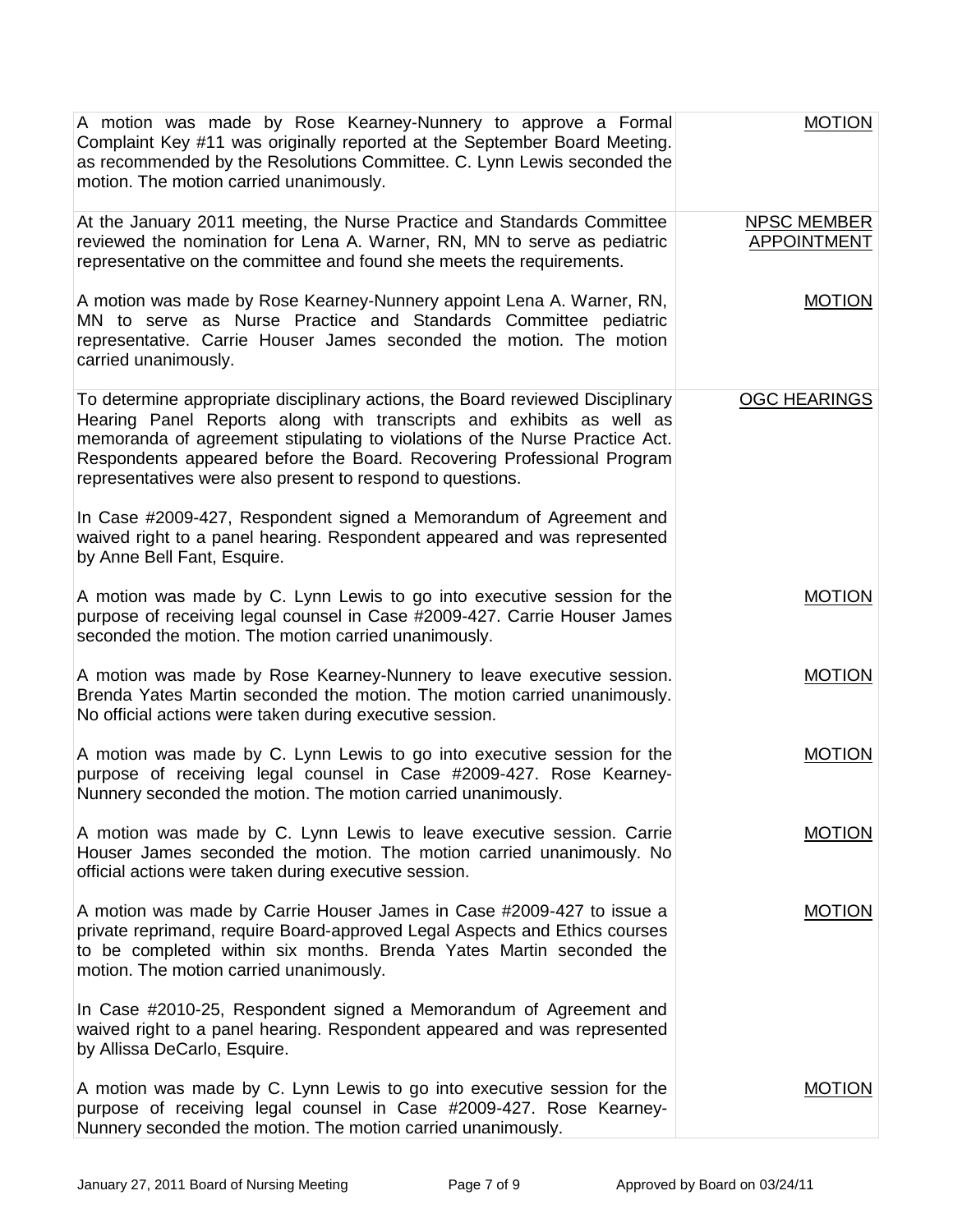| A motion was made by C Lynn Lewis to leave executive session. Carrie<br>Houser James seconded the motion. The motion carried unanimously. No<br>official actions were taken during executive session.                                                                                 | MOTION                 |
|---------------------------------------------------------------------------------------------------------------------------------------------------------------------------------------------------------------------------------------------------------------------------------------|------------------------|
| A motion was made by Rose Kearney-Nunnery in Case #2009-427 to issue a<br>private reprimand and require completion of a Board approved Legal Aspects<br>class within three months. Carrie Houser James seconded the motion. The<br>motion carried unanimously.                        | <b>MOTION</b>          |
| The Board was notified that the Respondent in Case #2010-285 was unable to<br>appear at the hearing due to circumstances beyond her control.                                                                                                                                          |                        |
| A motion was made by Rose Kearney-Nunnery to grant a continuance in Case<br># 201-285 to the March 2011 Board meeting. Brenda Yates Martin seconded<br>the motion. The motion carried unanimously.                                                                                    | <b>MOTION</b>          |
| In Case #2010-183, Respondent signed a Memorandum of Agreement and<br>waived right to a panel hearing. Respondent appeared before the Board.<br>Respondent was aware of his/her right to legal counsel and waived that right.                                                         |                        |
| A motion was made by C. Lynn Lewis to go into executive session for the<br>purpose of receiving legal counsel in Case #210-183. Rose Kearney-Nunnery<br>seconded the motion. The motion carried unanimously.                                                                          | <b>MOTION</b>          |
| A motion was made by Rose Kearney-Nunnery to leave executive session.<br>Carrie Houser James seconded the motion. The motion carried unanimously.<br>No official actions were taken during executive session.                                                                         | <b>MOTION</b>          |
| A motion was made by Brenda Yates Martin in Case #2010-183 to issue a<br>public reprimand and require completion of a Board approved classes in Legal<br>Aspects, Ethics and Boundaries within one year. Rose Kearney-Nunnery<br>seconded the motion. The motion carried unanimously. | <b>MOTION</b>          |
| The Office of Licensure and Compliance (OLC) brought licensees before the<br>Board to discuss completion of portions of or entire conditions of their orders<br>or consent agreements as well as one applicant for licensure by examination.                                          | <b>OLC APPEARANCES</b> |
| Licensee currently under a consent agreement with the Board appeared to<br>provide a report requested by the Board and was represented by Desa<br>Ballard, Esquire.                                                                                                                   |                        |
| A motion was made by Trey Pennington to accept the report with no further<br>action on the order. Sylvia A. Whiting seconded the motion. The motion failed<br>with one abstention by Carrie Houser James and a nay vote by Rose<br>Kearney-Nunnery.                                   | <b>MOTION</b>          |
| A motion was made by Sylvia A. Whiting to go into executive session for the<br>purpose of receiving legal counsel. Trey Pennington seconded the motion.<br>The motion carried unanimously.                                                                                            | <b>MOTION</b>          |